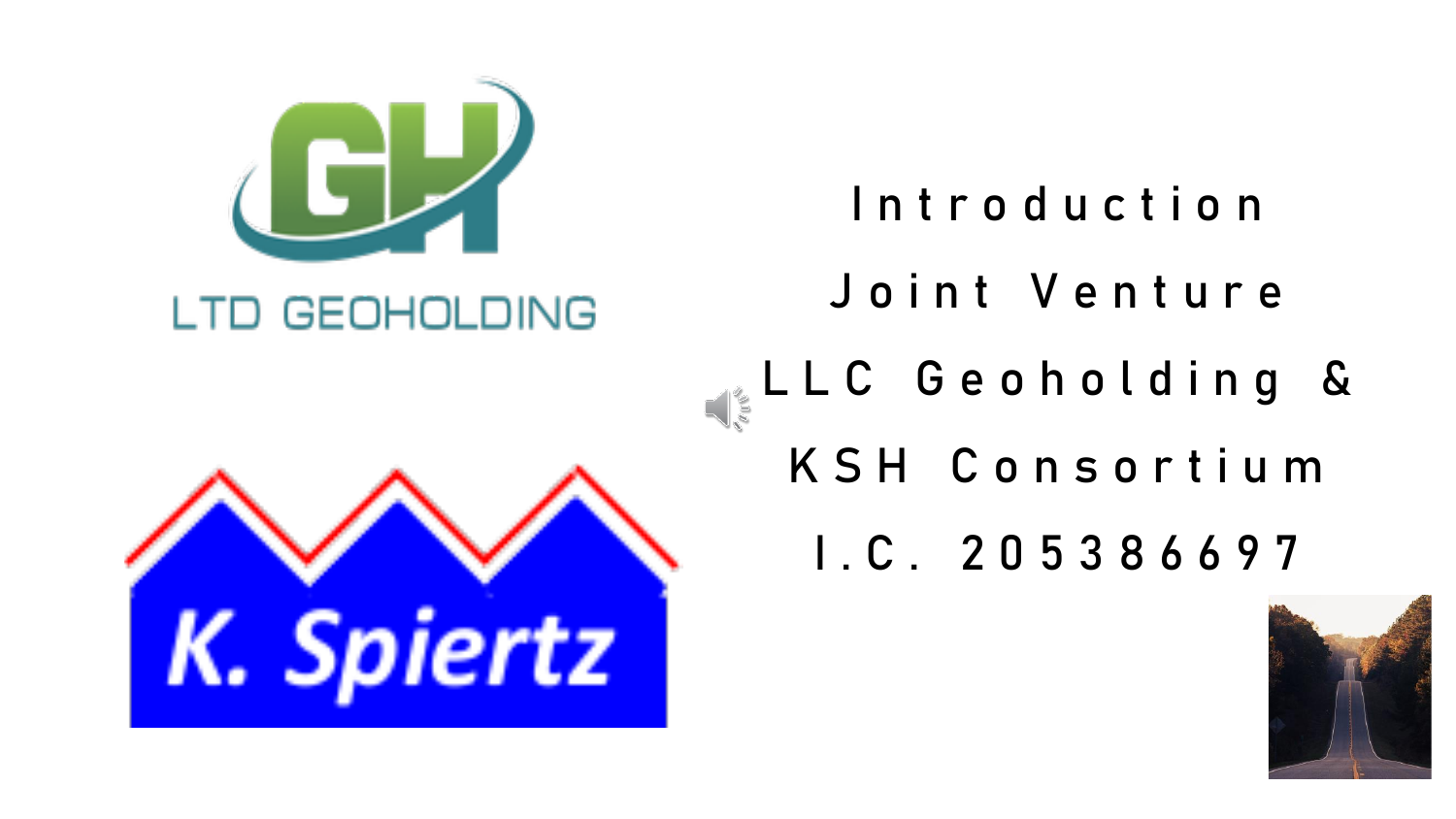

# Giorgi Dadiani

Executive Director

### o Energy

o High technology

Agriculture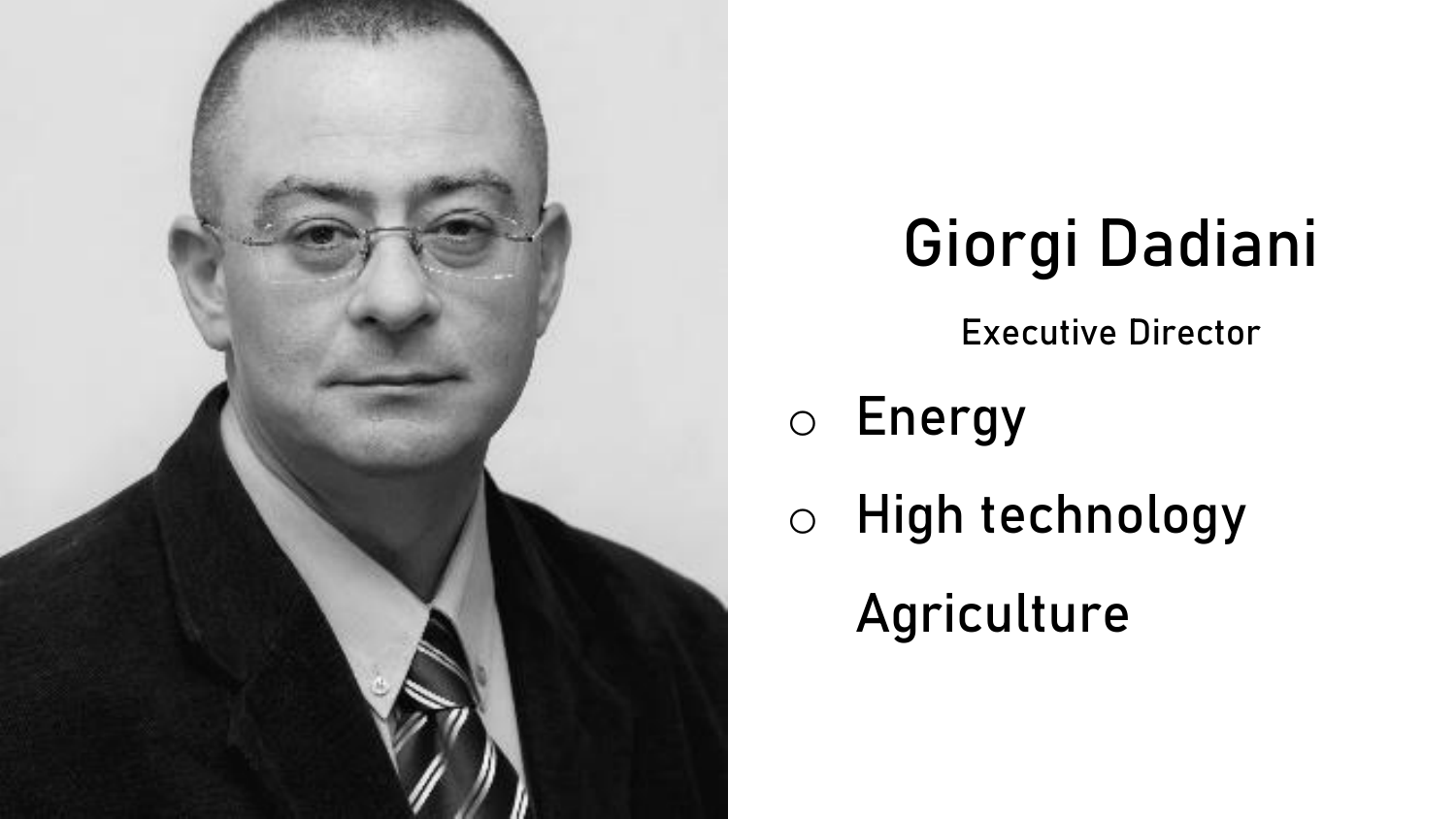

# Igor Smurov o Financial & Business Development o Business Controller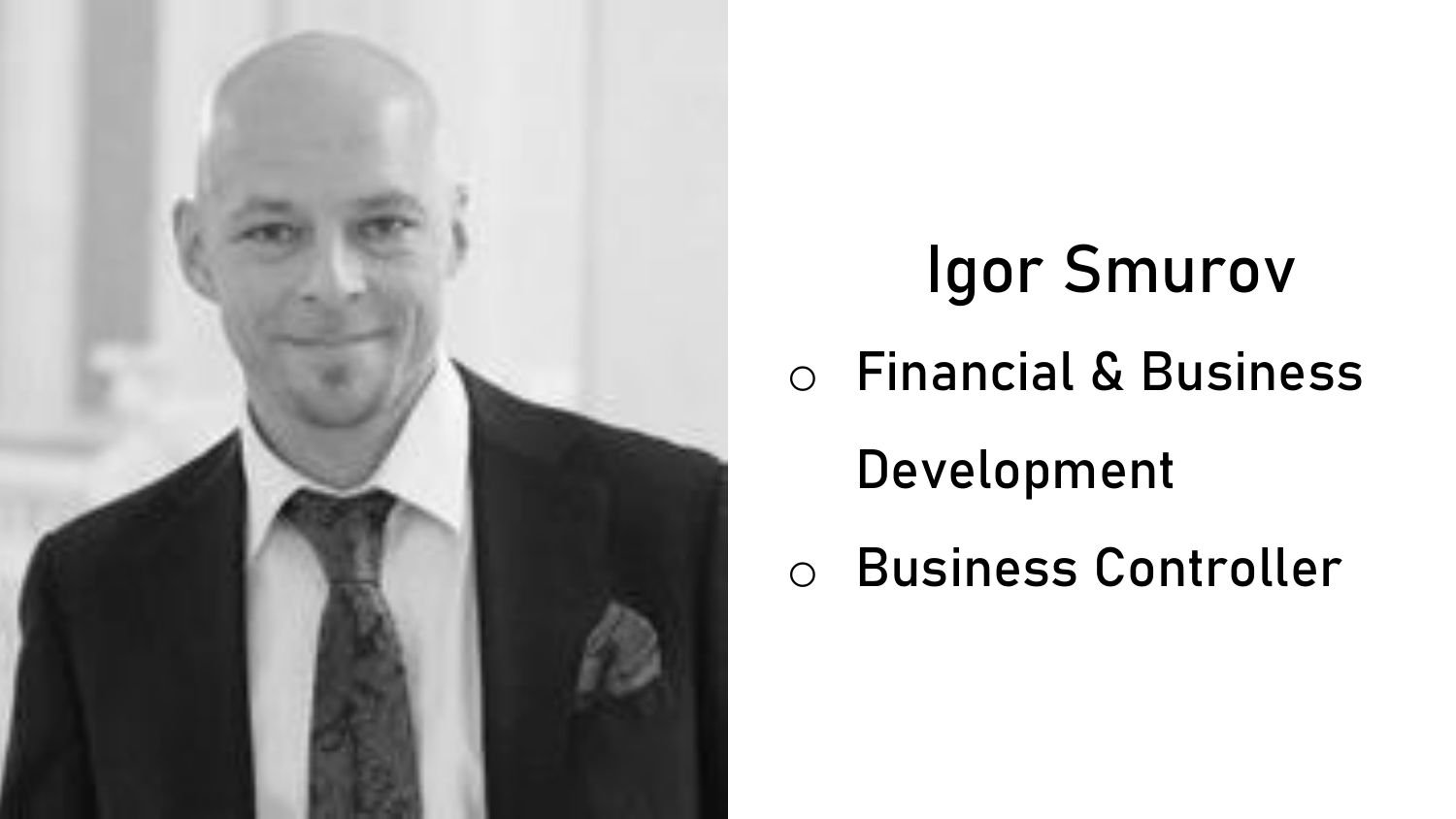

### Marius Pakker

- o Agricultural Business
	- Development
- o Management
- o Senior Crop Expert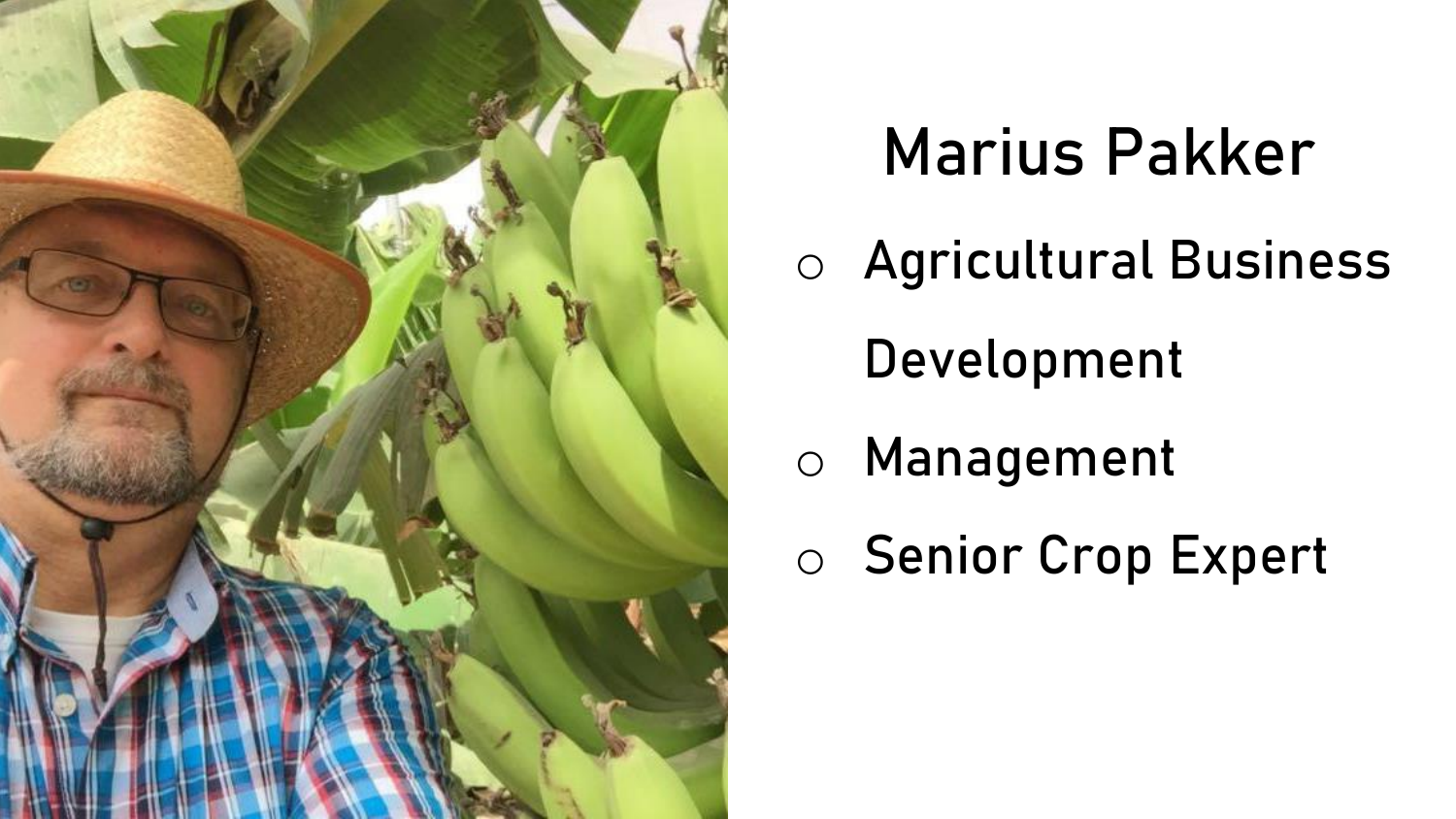

## Michael North

o International investor

### relations

o Capital market expert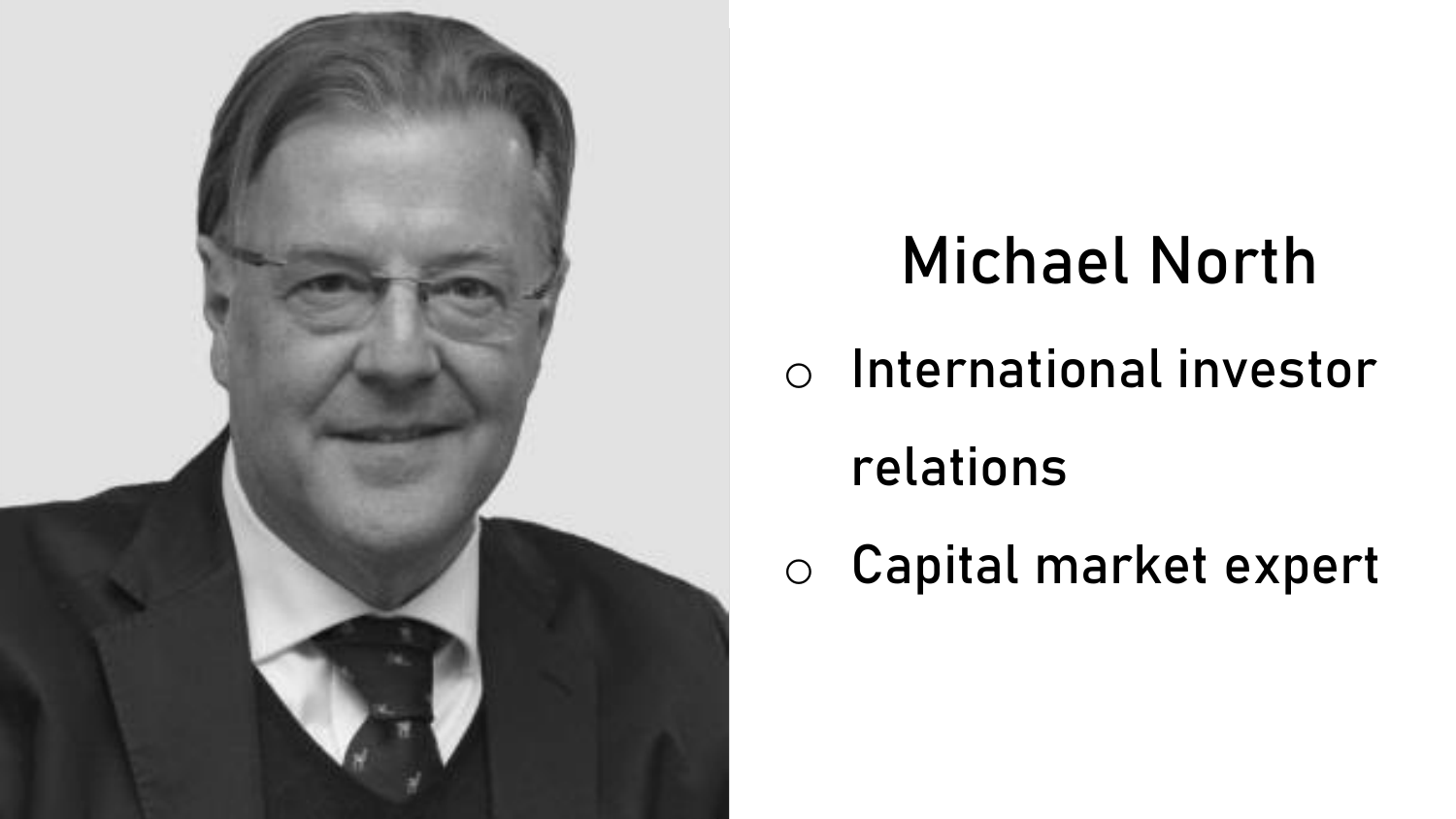

### Karel Spiertz

Vice Executive Director

o Agriculture Improvement and Development o Infrastructure, buildings and facilities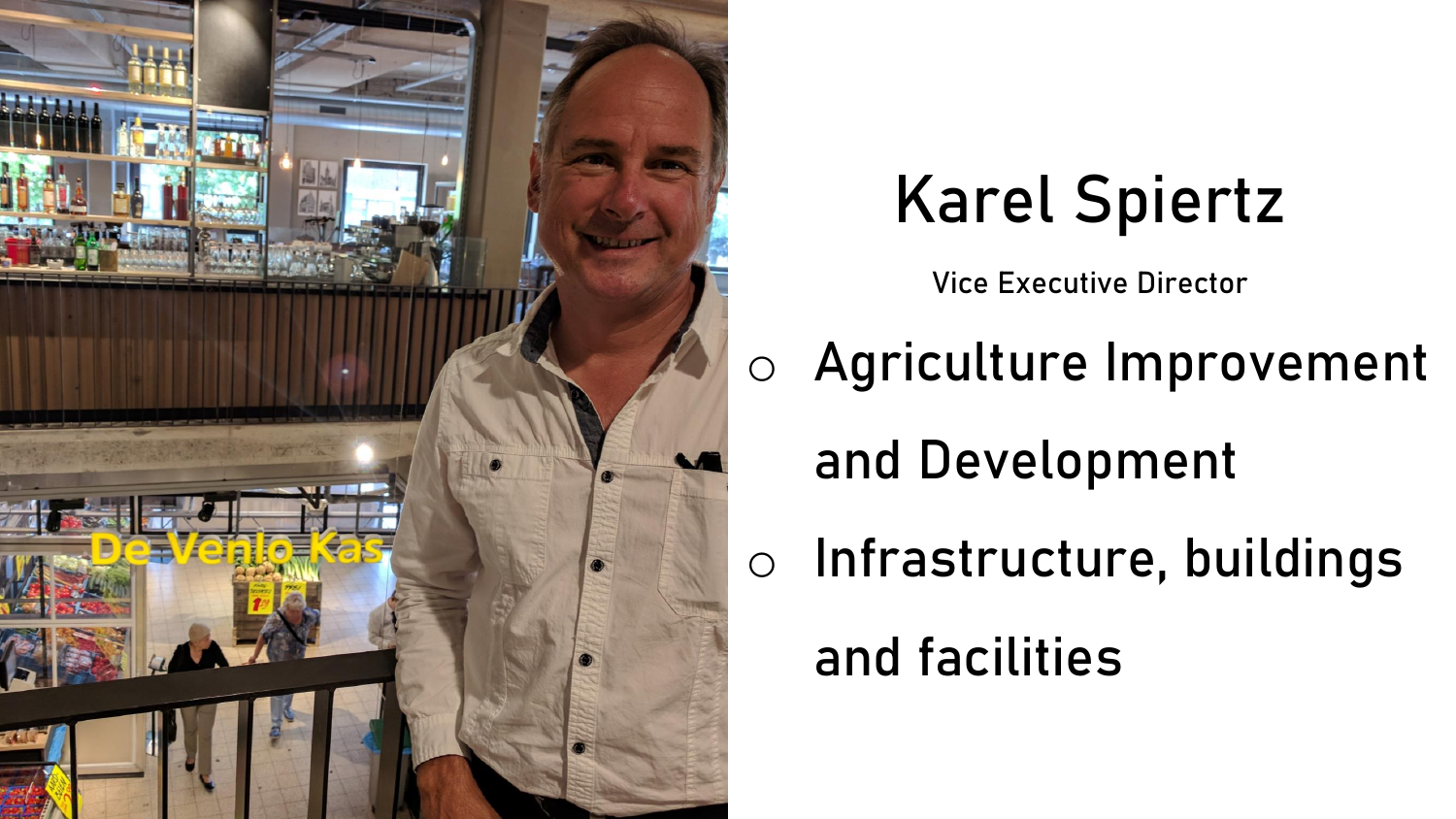

#### JV "GeoHolding & KSH Consortium" Organogram



*\* According to the JV agreement from 29.08.2019 on GeoHolding & KSH Consortium*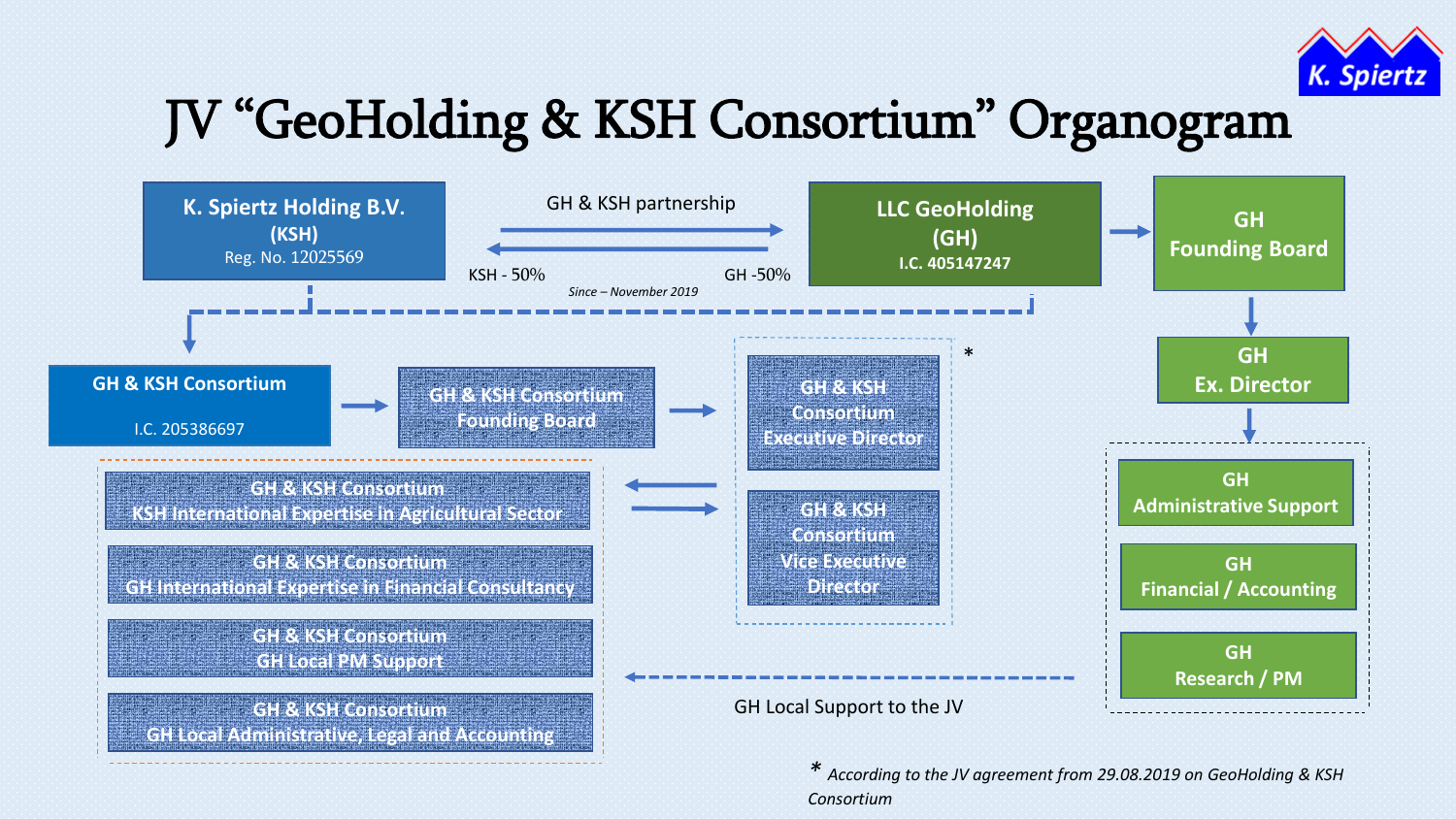

#### JV "GeoHolding & KSH Consortium" HR Structure



Accountant, Financial Reporting

and Bookkeeping

• **Nikoloz Machaidze** Field Work